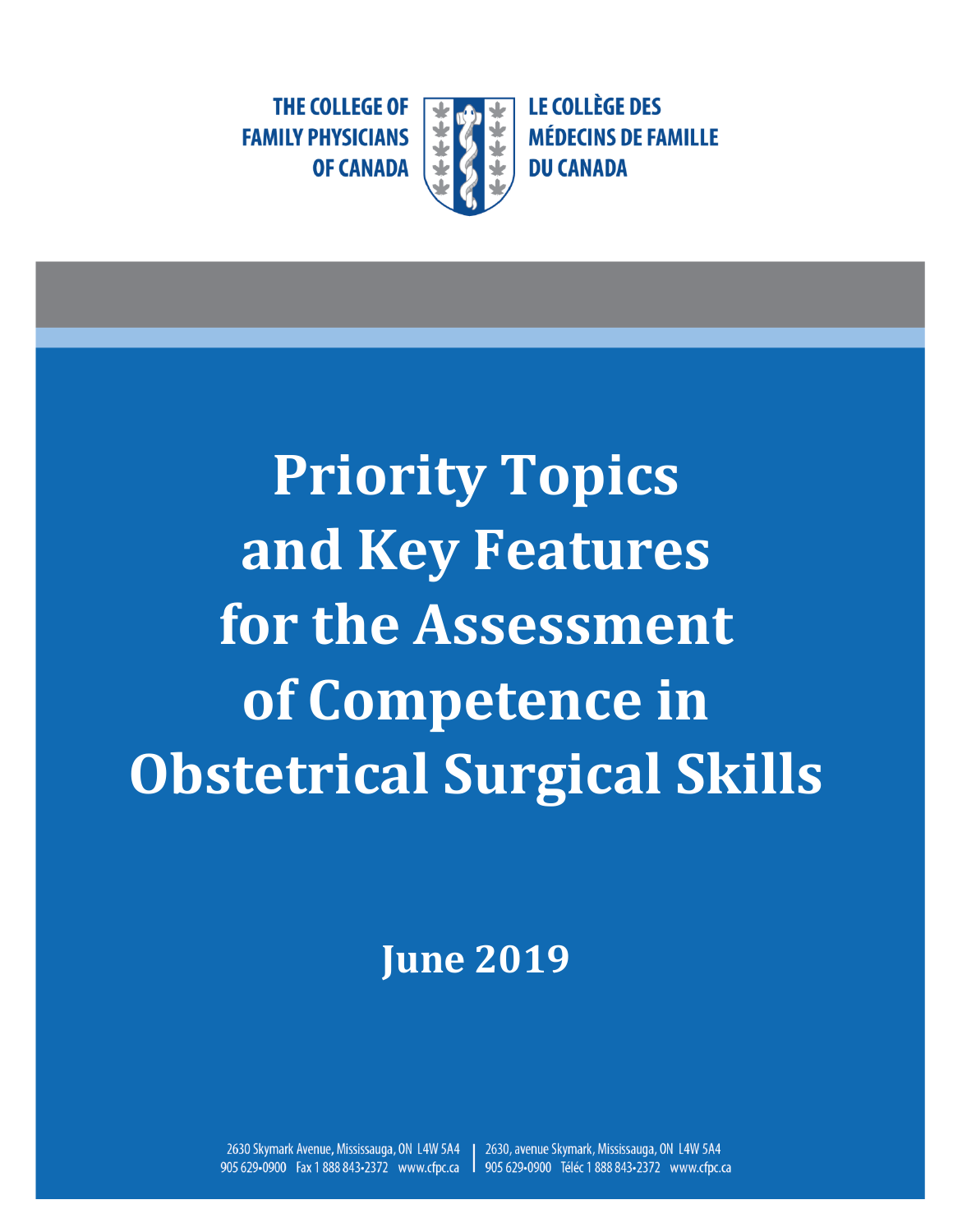#### © 2019 The College of Family Physicians of Canada

All rights reserved. This material may be reproduced in full for educational, personal, and non-commercial use only, with attribution provided according to the citation information below. For all other uses permission must be acquired from the College of Family Physicians of Canada.

#### **How to cite this document:**

College of Family Physicians of Canada. *Priority Topics and Key Features for the Assessment of Competence in Obstetrical Surgical Skills*. Mississauga, ON: College of Family Physicians of Canada; 2019.

#### **Acknowledgements**

The College of Family Physicians of Canada (CFPC) acknowledges the members of the Working Group on the Assessment of Competence in Obstetrical Surgical Skills for developing these priority topics and their key features:

- Erica Button, MD, CCFP
- George Carson, MD, FRCSC, FSOGC, CCHE
- Nichelle Desilets, MD, CCFP
- Randall Friesen, MD, FRCSC
- Brian Geller, CCFP (EM), FCFP
- Stuart Iglesias, MD, MCFP
- Stephanie Johnston, MD, FRCSC
- Mark Sugamori, MD, CCFP, FCFP
- Eric Webber, MD, FRCSC

The working group was coordinated and supported by dedicated staff members of the CFPC's Certification and Assessment Department: Dr. Lisa Fischer, Dr. Roy Wyman, Tatjana Lozanovska, and Nadia Mangal.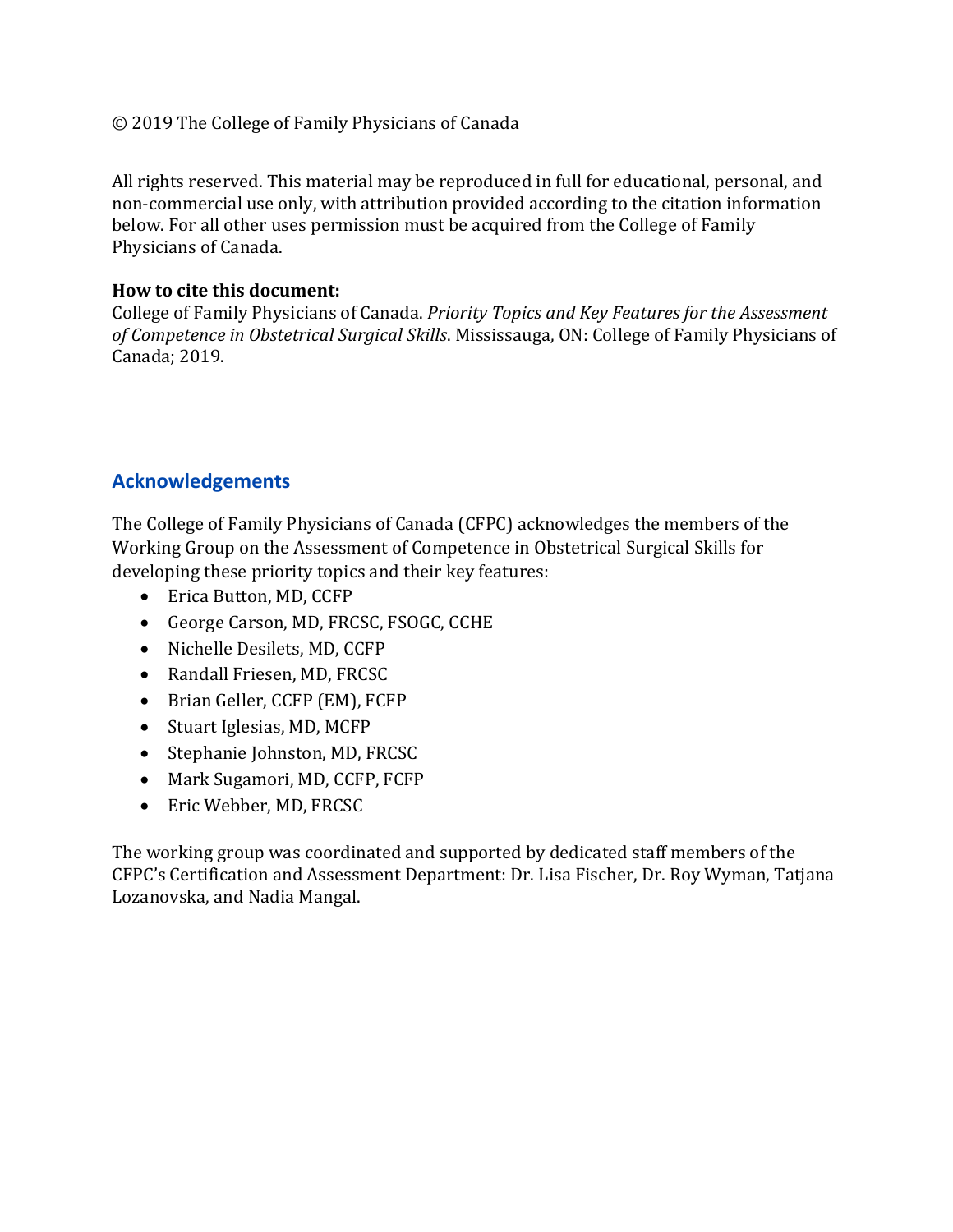# **Introduction**

The Board of Directors of the College of Family Physicians of Canada (CFPC) approved the initiative to develop Certificates of Added Competence (CACs) in Obstetrical Surgical Skills (OSS) and Obstetrical Surgical Skills (OSS) in 2015. It is founded on the ultimate goal of improving access to high-quality surgery and maternity care close to home in rural areas.

The CFPC's Working Group on the Assessment of Competence in Enhanced Surgical Skills developed this collection of priority topics and key features for assessment from 2017 to 2019. This working group was established as a collaboration among family physicians with enhanced surgical skills; family physicians with obstetrical surgical skills; representatives of the Royal College of Physicians and Surgeons of Canada's Specialty Committees for General Surgery and for Obstetrics and Gynecology; representatives from the Canadian Association of General Surgeons and from the Society of Obstetricians and Gynaecologists of Canada; and a representative from the Society of Rural Physicians of Canada.

The goals of these priority topics and key features are:

- To guide the assessment of required knowledge and skills when determining competence for awarding CACs in ESS (for family physicians who provide a broad range of surgical procedures, including Cesarean sections) and OSS (for family physicians who provide Cesarean sections and advanced obstetrical care)
- To set national standards for CFPC accreditation; all ESS and OSS programs will need to show they are evaluating all their graduates on these assessable competencies

These priority topics and key features are not all encompassing and may not fully capture the extent of the role of the OSS physician. These roles may vary appropriately according to the resources, alternatives for care, and expectations of the community. A physician with OSS may practise as one or more individuals with enhanced skills in a small community or in a smaller regional centre in partnership with specialists.

The practice of a physician with OSS must also take into account:

- The desirability of maintaining or re-establishing high-quality services as close to patients' homes as is reasonably feasible, considering factors including, but not limited to, accessibility, minimizing disruption for the patient and family, respecting cultural issues, and reducing cost to the system and patients
- The strategic importance of a robust local surgical program in the sustainability of maternity care close to home in rural and remote areas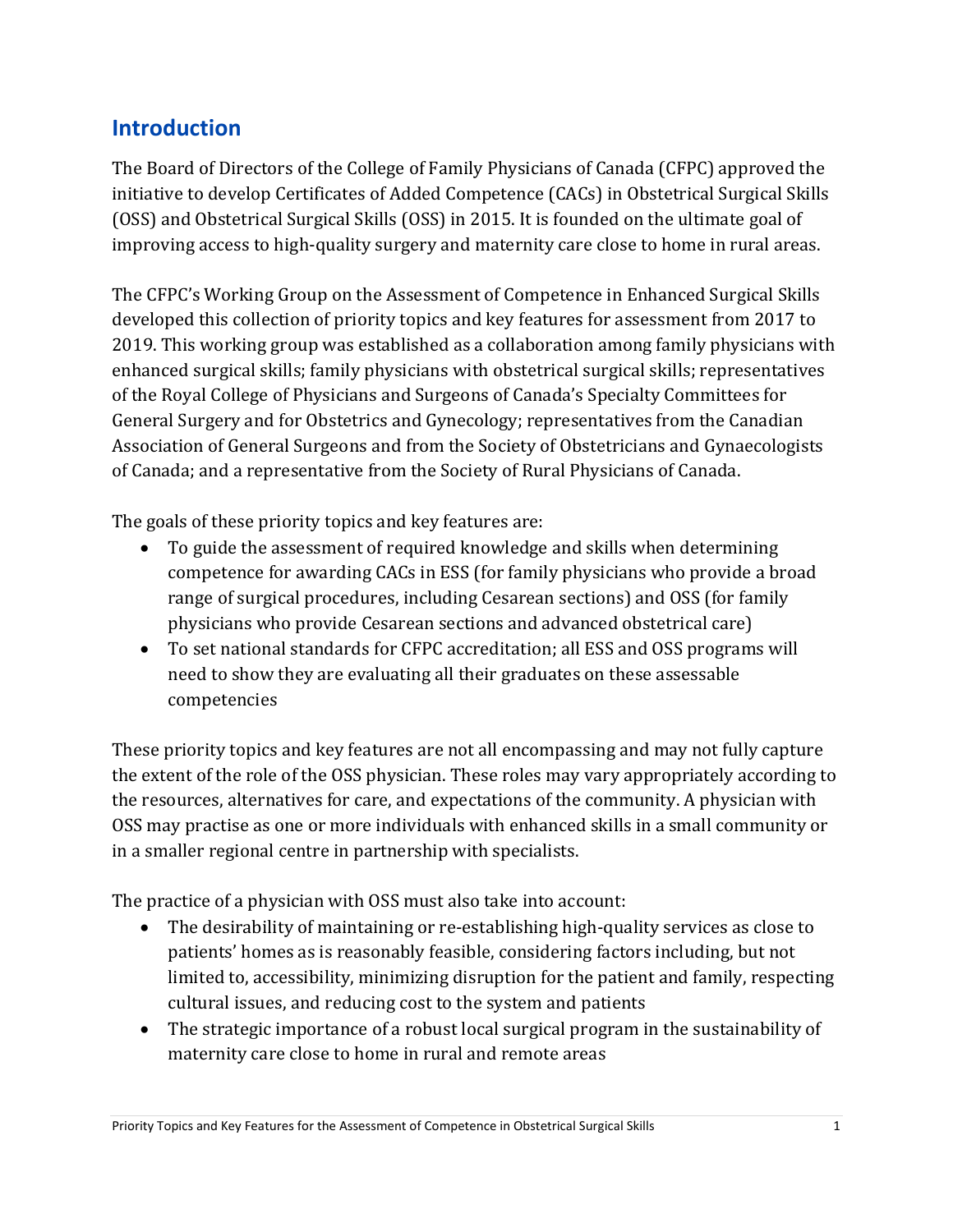- The foundational competence of patient selection that includes the skill to collaborate effectively with the patient, local team, and regional network when deciding to provide care locally or transfer a patient to a higher level of care
- The emerging consensus that surgical care in rural communities is best delivered, reported, and assessed for quality within regional networks of care that include family physicians with OSS and specialist surgeons; these networks recognize that competency is a team-based attribute belonging to all of surgery, anesthesia, nursing, and institutional resources
- The robust potential for integrating remote presence technology to bring personnel from regional networks or programs into the team-based surgical and maternity care in rural areas
- The emerging paradigm that outcomes of care, whether attached to practitioners or to programs, actually belong to the entire region, and that the quality of outcomes is a measure of the triage efficacy and regional network function
- The necessity for physicians with OSS to deal with clinical situations that require them to exercise clinical courage and to assume the role (which may well be placed upon them) of the team leader and surgical first responder
- The role of physicians with OSS to advocate for both physician and team education and to lead regular quality improvement activities
- The role of physicians with OSS to identify and advocate for surgical services that can be provided locally and will improve the quality of care in the community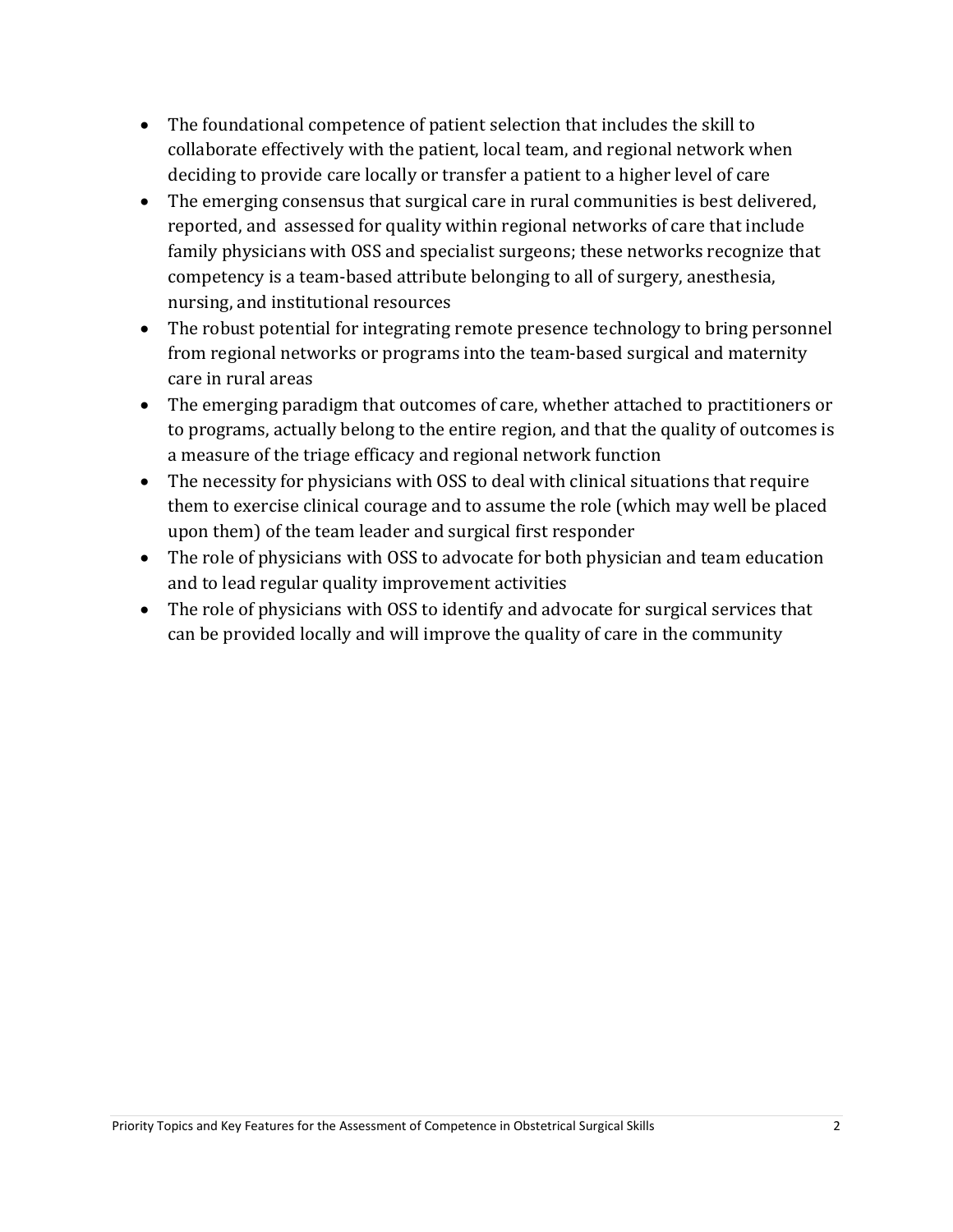# **How the priority topics and key features were developed**

The Working Group on the Assessment of Competence in Enhanced Surgical Skills (which has nine members) acted as the nominal group. They generated an initial list of priority topics through an individual survey followed by group discussion and consensus. The validation survey was sent to 196 family physicians who are interested in enhanced surgical skills; the working group recommended 48 and the rest were identified using the CFPC's Section of Communities of Practice in Family Medicine database (stratified to ensure diverse and balanced representation). The survey yielded a response rate of 19 per cent, with 37 completed surveys. The responses were coded independently and another list of priority topics was generated. The lists generated by the nominal group and the larger reference group were very similar, both in the topics named and the priorities assigned, with a strong positive correlation of 0.75. This original combined list for ESS and OSS included 22 priority topics.

Key features were developed and finalized for all topics using the nominal group technique, which included four iterations of individual comments, multiple in-person discussions, and consensus building. Through this iterative process key features for certain priority topics were combined and some were removed if overlap was detected, resulting in the final list of 12 priority topics. Deliberate attention was paid to avoiding the duplication of priority topics already included in the evaluation objectives for family medicine, unless a specific focus on enhanced surgical skills was identified through key feature generation. Successful candidates for CACs in OSS are expected to have acquired core competencies in family medicine, including the six [essential](https://www.cfpc.ca/uploadedFiles/Education/Part%20II%20Evaluation%20objectives.pdf) skills and [procedures.](https://www.cfpc.ca/uploadedFiles/Education/Certification_in_Family_Medicine_Examination/Definition%20of%20Competence%20Complete%20Document%20with%20skills%20and%20phases.pdf#page=62)<sup>1</sup>

In the construction of both the list of priority topics and the list of procedural skills, the working group was guided by one the largest and most established ESS programs—that of the University of Saskatchewan in Prince Albert—and by the national collaborative work accomplished over the past several years by working group members' respective organizations, including:

- The consensus curriculum papers published for  $ESS^2$  and  $OSS^3$
- The Joint Position Paper on Rural Surgery and Operative Delivery<sup>4</sup>
- The Summit on Rural Surgery and Operative Delivery, held in Banff, Alberta, in 2016

Priority Topics and Key Features for the Assessment of Competence in Obstetrical Surgical Skills 3

<sup>1</sup> College of Family Physicians of Canada. *Defining competence for the purposes of certification by the College of Family Physicians of Canada. Mississauga, ON:* College of Family Physicians of Canada; 2010.

<sup>&</sup>lt;sup>2</sup> Caron N, Iglesias S, Friesen R, Berjat V, Humber N, Falk R, et al. A proposal for the curriculum and evaluation for training rural family physicians in enhanced surgical skills. *Can J Surg*. 2015;58(6):419-421.

<sup>3</sup> Burnett M, Iglesias S, Siverston J, Blake J, Woollard R, Ebert N, et al. A competency-based curriculum for training rural family physicians in operative delivery. *J Obstet Gynaecol Can*. 2017;39(6):474-477.

<sup>4</sup> Iglesias S, Kornelsen J, Woollard R, Caron N, Warnock G, Friesen R, et al. Joint position paper on rural surgery and operative delivery. *Can J Rural Med*. 2015;20(4):129-138.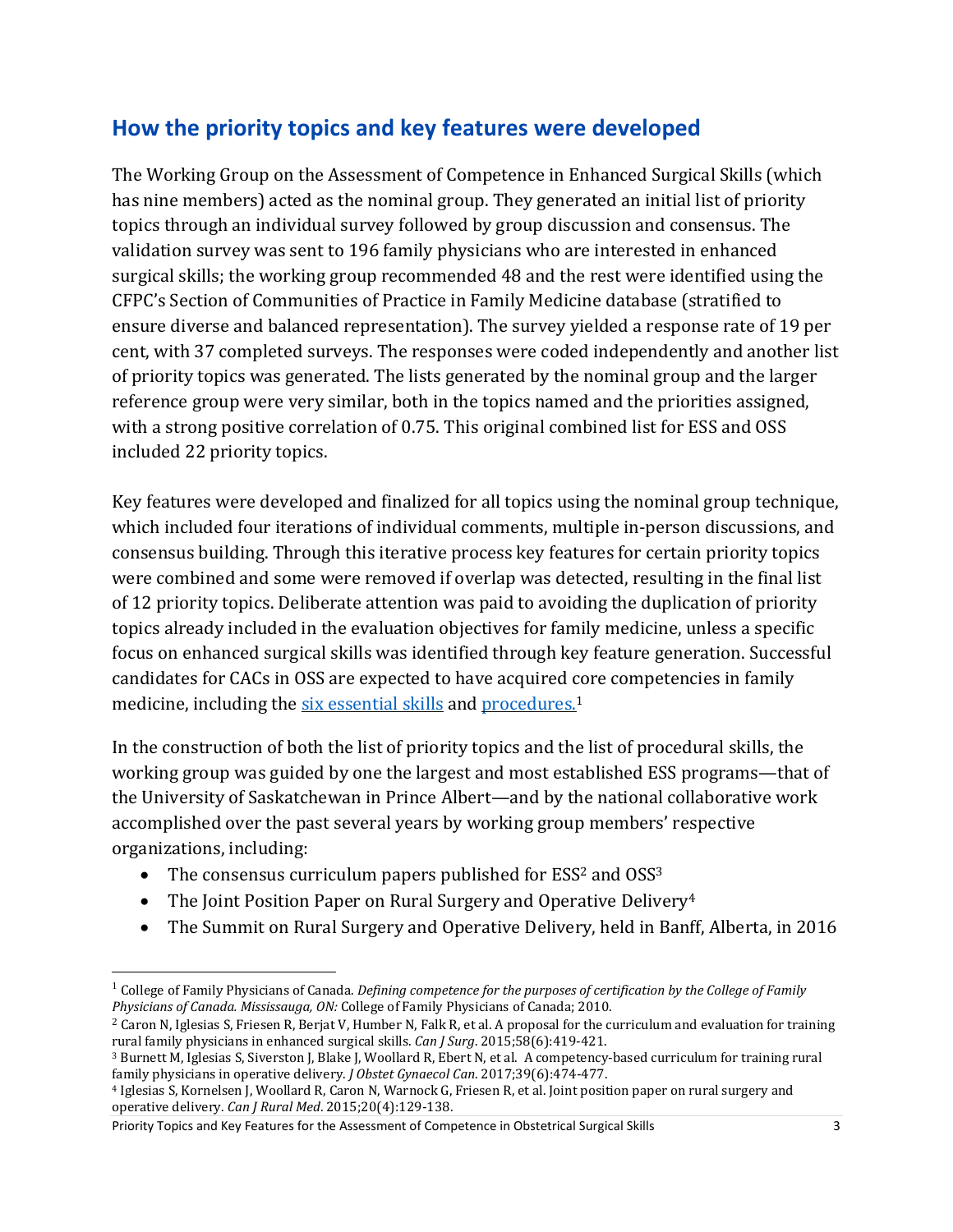It is important to bear in mind that because there is great overlap between crucial competencies that are required for different priority topics, the tendency was to avoid repetition and list key features selectively. This is a living document that will be revisited regularly and updated to ensure its relevance.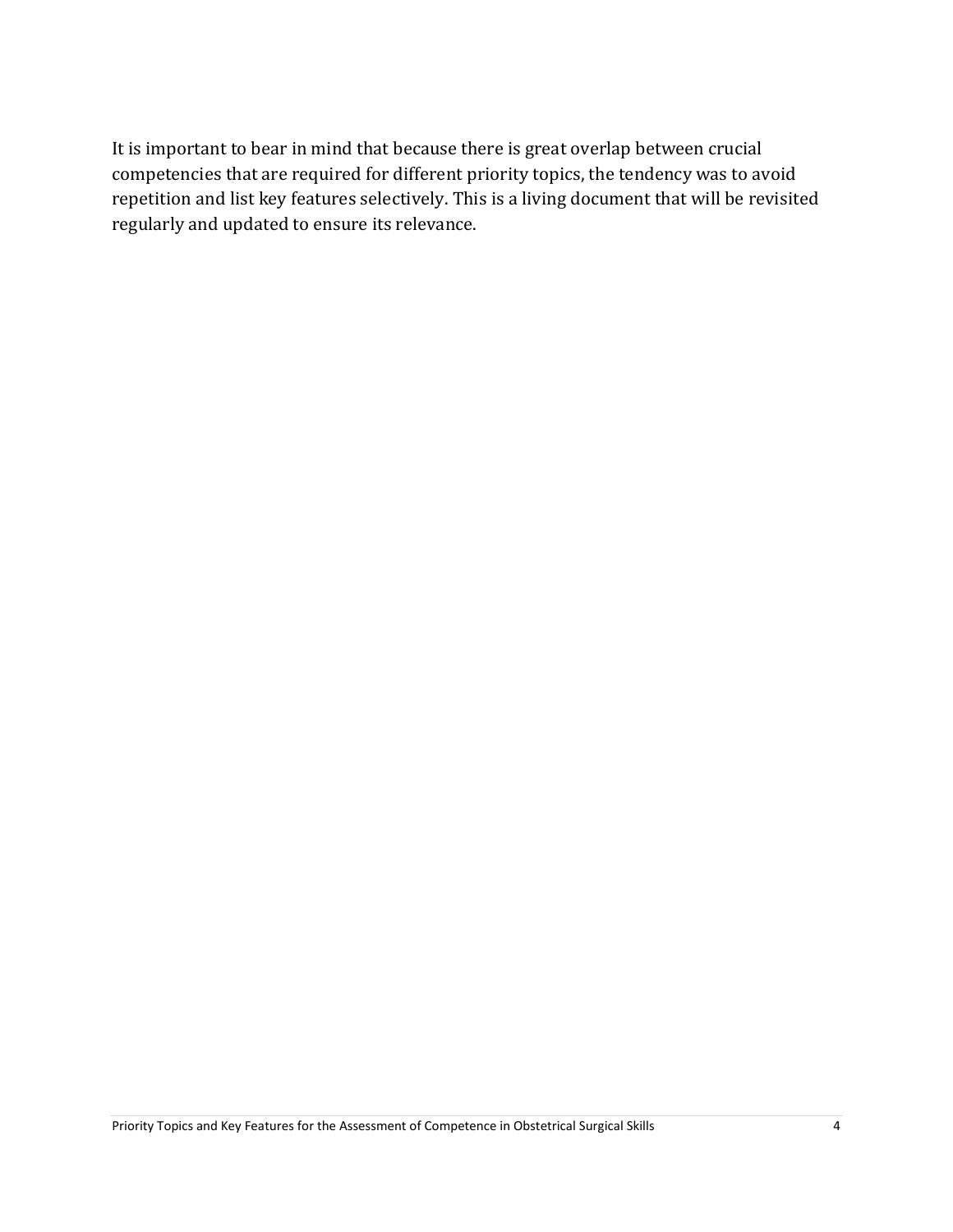# **How to use the priority topics and key features**

It is important to note that materials in this booklet are intentionally selective and not comprehensive. Priority topics do not represent an extensive list of topics that should be covered in training but rather a selective list of areas for assessment that can help teachers/assessors infer overall competence in enhanced/obstetrical surgical skills. Key features represent the critical or essential steps in the resolution of a clinical situation or problem, so the achievement of underlying competencies can be inferred. Extrapolation of practice to reasonably related activities should be anticipated and is desirable. All key features refer to observable actions, not knowledge. They do not cover all necessary steps (e.g., history, physical examination, diagnosis, management), only those that are critical and most likely to be missed.

As such, the priority topics and their key features are not meant to be used in a checklist approach when assessing competence. They are best used for guiding assessment efforts (e.g., sampling, observation, reflection) over time to build a case for overall competence or the lack thereof. They may also be useful in the following situations:

For trainees:

- Use as a guide for self-reflection on competence and the development of a learning plan, particularly prior to and during clinical experiences
- Use as a guide for soliciting feedback from preceptors/assessors

For preceptors/assessors:

- Compare and contrast materials in this document with your assessment strategies and adjust as necessary
- Use as a guide to help develop learning plans for your trainees
- Use as a guided assessment of your trainees, including soliciting feedback, developing questions to ask trainees, and completing field notes
- Use as a self-reflection guide to assess your teaching

For programs:

- Use as a guide to plan a curriculum that can adequately expose trainees to the priority topics and procedures
- Use as a guide to develop assessment strategies
- Use as assessment standards when making decisions about residents' successful completion of training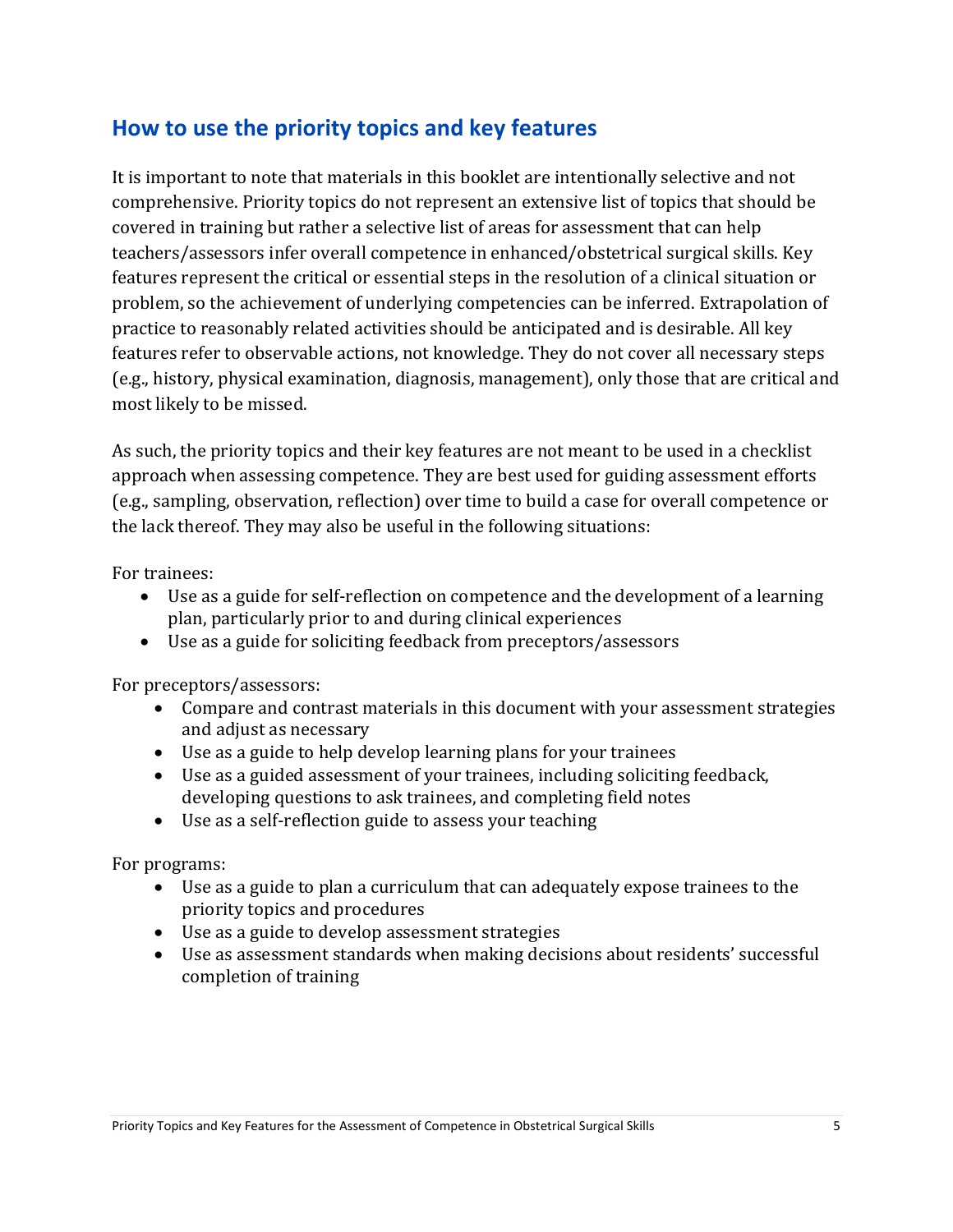# **Priority Topics**

- 1. Patient [selection/Preoperative](#page-8-0) assessment
- 2. [Consulting](#page-9-0) as a physician with obstetrical surgical skills
- 3. Labour and delivery [management](#page-10-0)
- 4. [Cesarean](#page-12-0) section
- 5. [Abdominal](#page-14-0) access (adapted for OSS)
- 6. Female surgical [sterilization](#page-15-0) (adapted for OSS)
- 7. Complex obstetrical [lacerations](#page-16-0)
- 8. Surgical [management](#page-17-0) of postpartum hemorrhage
- 9. First [trimester](#page-18-0) bleeding
- 10. [Intraoperative](#page-19-0) complications
- 11. [Post-operative](#page-20-0) management
- 12. Continuous quality [improvement](#page-21-0)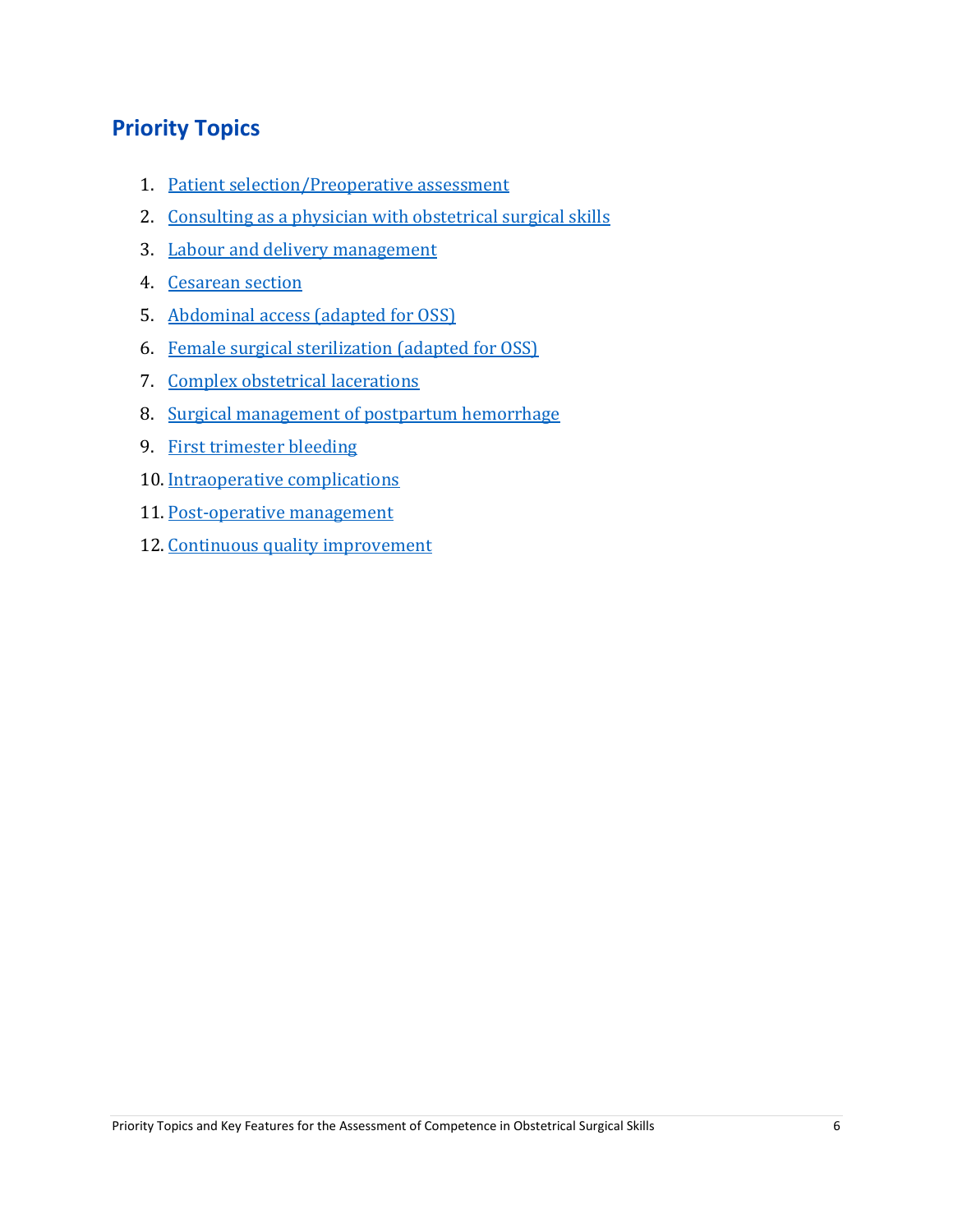### <span id="page-8-0"></span>**Priority Topic 1: Patient selection/Preoperative assessment**

- 1. When working as a physician with obstetrical surgical skills participate in the development of institutional and regional policies about patient selection.
- 2. When considering a surgery or procedure for a patient:
	- a) Independently confirm the diagnosis
	- b) Consult appropriately with anesthetists and other members of the team to determine the suitability of the patient for the procedure
	- c) Respond appropriately to the urgency of the situation
	- d) Decide where care should be provided based on personal and team skill sets, as well as the available local resources
- 3. In collaboration with the patient, assess the options and risks and benefits of performing the surgery/procedure locally or transferring, taking into consideration factors that include:
	- Patient stability
	- Potential complications
	- Weather conditions and geographic factors
	- Prolonged transfer delays
	- Socio-cultural factors, and the patient's and family's wishes and financial resources
	- Patient autonomy
- 4. When creating a management plan for a patient who will undergo a surgery or procedure locally:
	- a) Identify individual medical risks and optimize the preoperative medical status
	- b) Anticipate complications and develop a contingency plan
	- c) Develop, implement, and communicate a comprehensive plan for post-operative care

**Note:** For detailed key features on the priority topic **Patient Transfer**, please see the document *[Priority Topics for the Assessment of Competence in Rural and Remote Family](https://www.cfpc.ca/uploadedfiles/Education/Rural-PT_KF_EN.pdf)  [Medicine](https://www.cfpc.ca/uploadedfiles/Education/Rural-PT_KF_EN.pdf) pg.8*.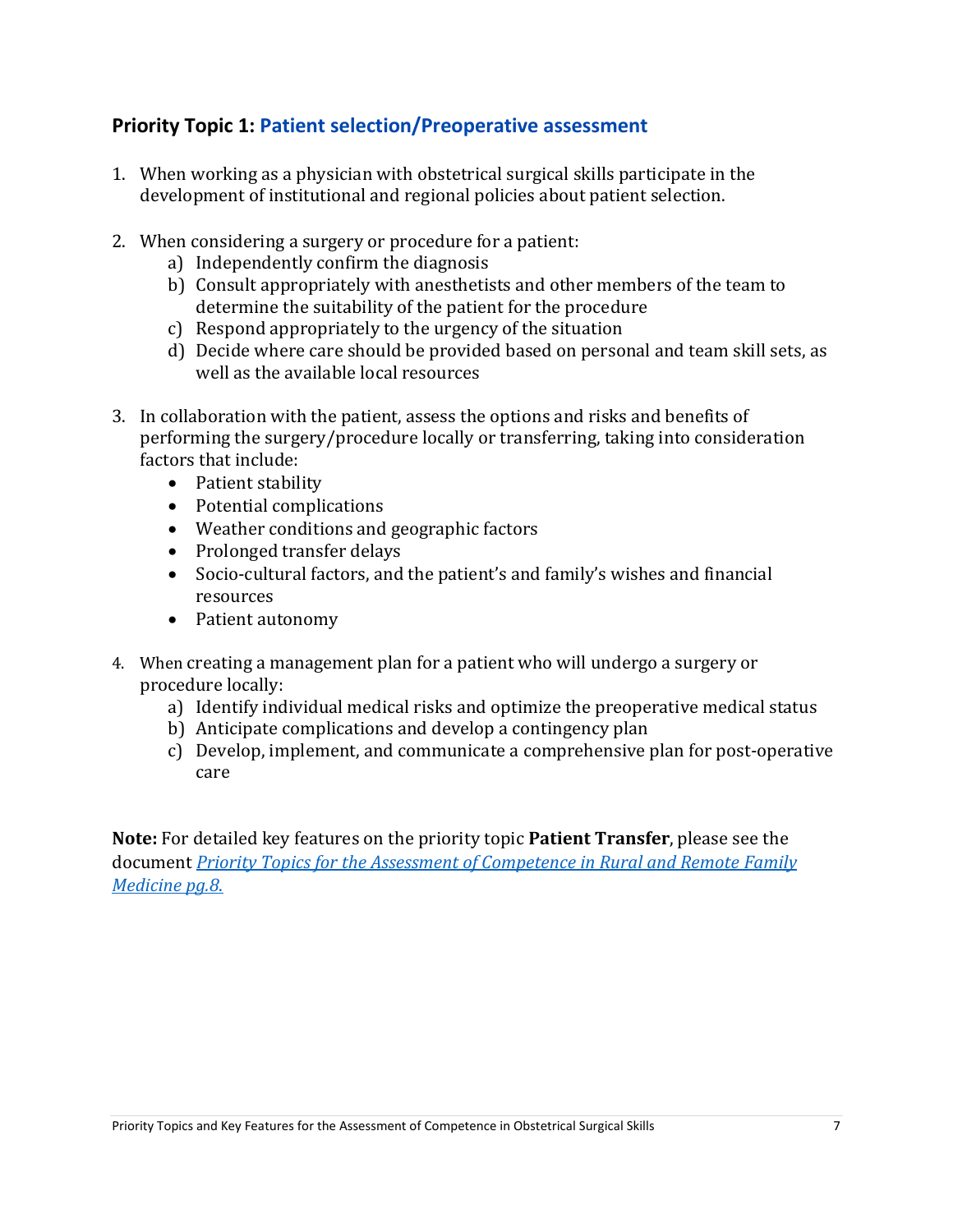### <span id="page-9-0"></span>**Priority Topic 2: Consulting as a physician with obstetrical surgical skills**

- 1. When consulted about a patient:
	- a) Address the concerns of the referring practitioner and the patient
	- b) Confirm the diagnosis independently using an appropriate history, examination, and investigations
	- c) Decide and clearly communicate who has ongoing responsibility for care (i.e., most responsible practitioner) to the referring physician and the patient
	- d) Communicate the treatment plan to the patient and the referring practitioner
- 2. When your clinical opinion does not align with the opinion of the referring practitioner and/or patient:
	- a) Define, communicate, and document your diagnosis clearly in the proposed management plan and provide alternative options
	- b) Take appropriate steps to resolve the difference of opinion respectfully and in a timely manner
	- c) Ensure ongoing follow-up as required and determine ongoing responsibility for care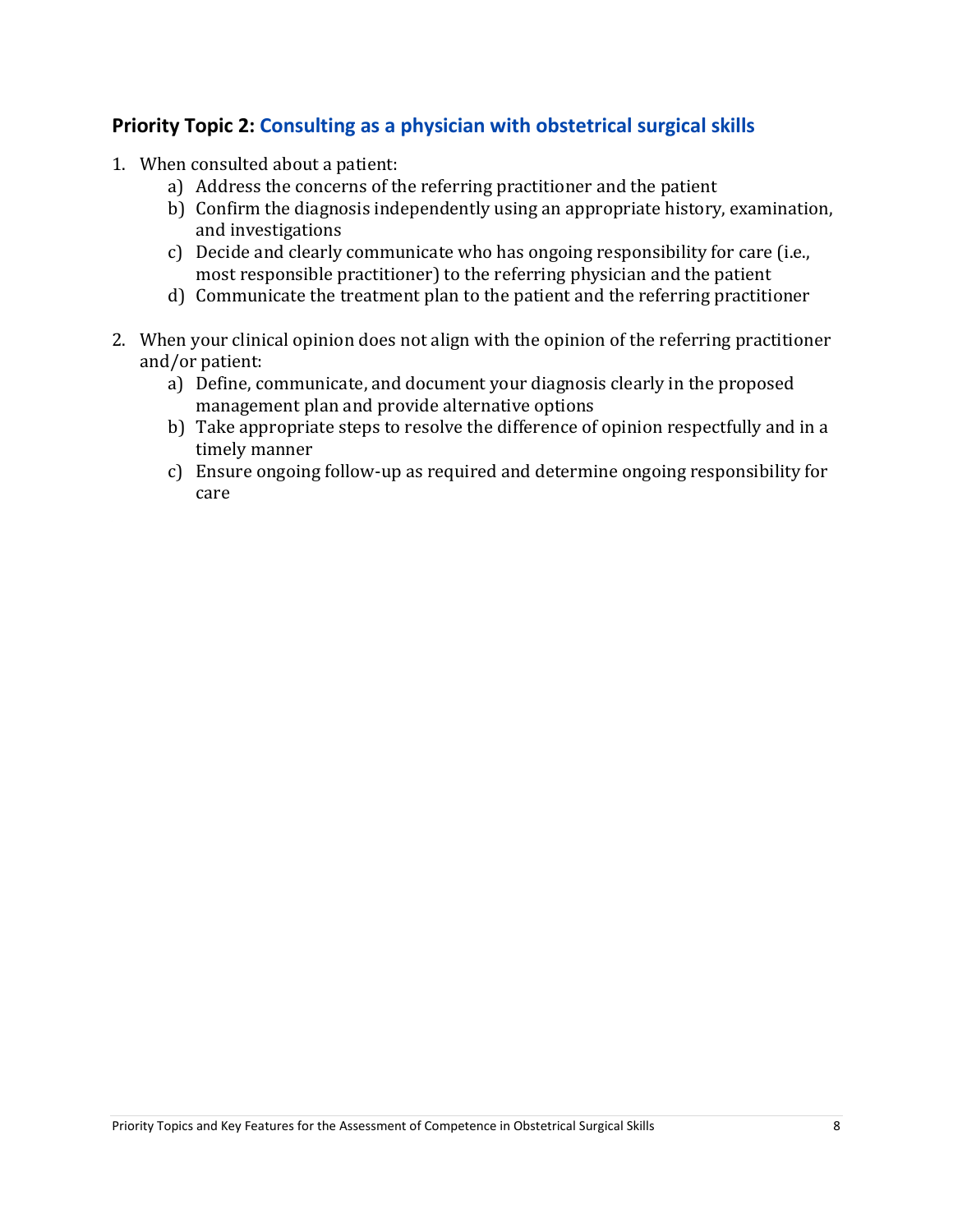### <span id="page-10-0"></span>**Priority Topic 3: Labour and delivery management**

- 1. When consulted regarding an antepartum or intrapartum patient for possible operative vaginal delivery or Cesarean section:
	- a) Perform a full, independent assessment of both the mother and fetus
	- b) Address the concerns of the referring practitioner and patient
	- c) Develop a time-sensitive management plan based on:
		- The acuity of the situation
		- Consideration of both maternal and fetal well-being
		- Your own skills
		- The available resources (e.g., team, equipment, transfer time)
	- d) Decide and clearly communicate who has ongoing responsibility for care (i.e., most responsible practitioner)
- 2. When consulted about a patient who presents with an obstetrical emergency (e.g., antepartum hemorrhage, suspected uterine rupture, abnormal fetal heart rate):
	- a) Remain calm, assume control of the situation, and communicate your plan of action assertively with the patient, referring practitioner, and health care team
	- b) Implement a management plan that considers and optimizes maternal and fetal well-being using all available resources
	- c) Initiate timely transfer when necessary
- 3. When consulted about a patient with possible abnormal progress in labour:
	- a) Re-evaluate to establish the diagnosis of labour and confirm or rule out dystocia (i.e., recognize variations of "normal")
	- b) Ensure optimal management of labour
	- c) Initiate delivery when appropriate
- 4. When consulted for a patient with possible atypical or abnormal fetal heart monitoring:
	- a) Obtain and interpret the fetal heart tracing while considering the clinical situation
	- b) Ensure adequate intra-uterine resuscitation
	- c) Promptly initiate delivery when appropriate
- 5. When consulted about a patient with a complex obstetrical laceration:
	- a) Complete an appropriate examination including adequate light, analgesia, and exposure
	- b) Thoroughly assess and determine the extent of the injury to the anal sphincter
	- c) Optimize care and recognize the need for transfer
- 6. When initiating transfer for a patient with an acute perianal or perineal presentation:
	- a) Ensure hemostasis
	- b) Start antibiotics prior to transfer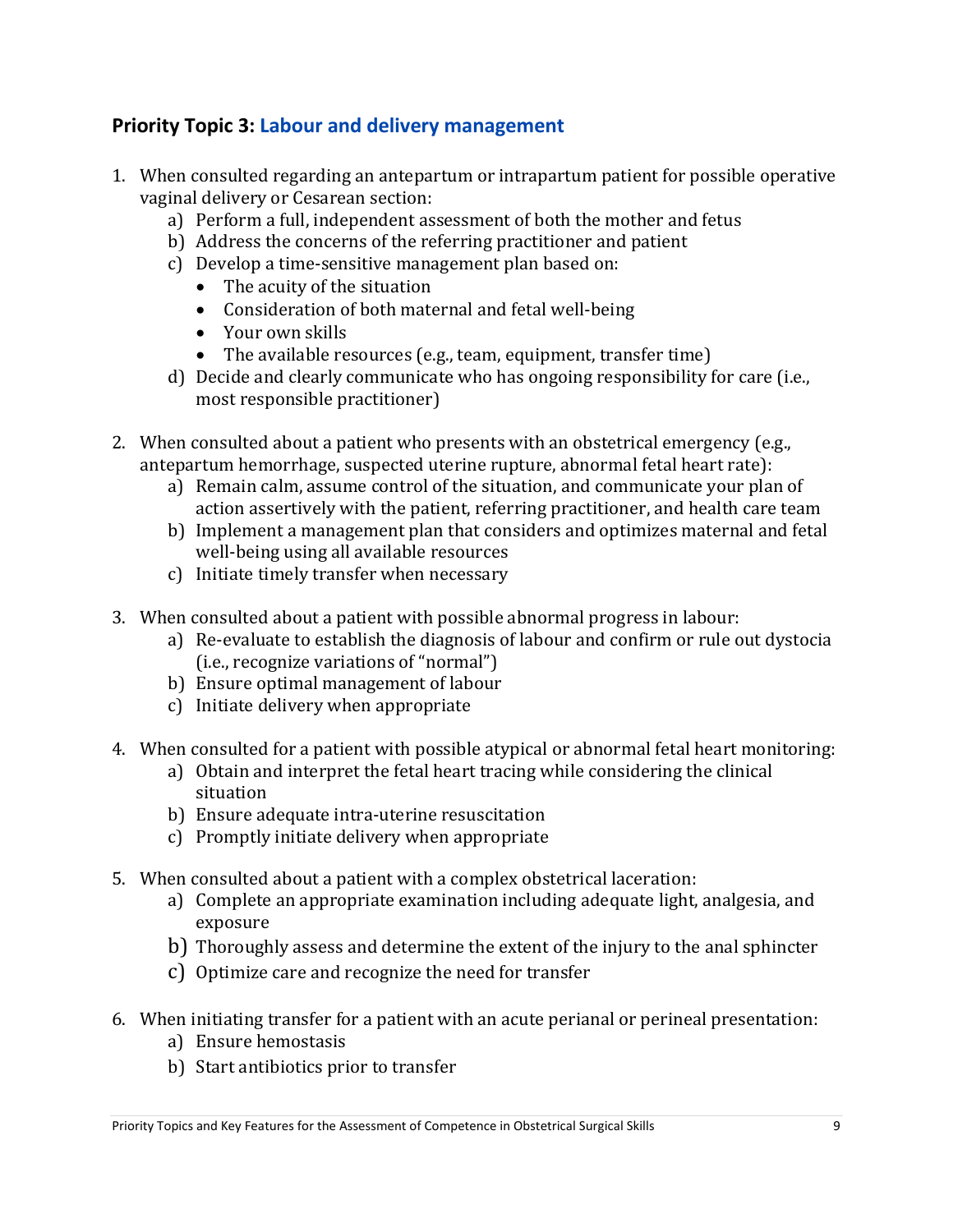**Note:** See also *[Priority Topics and Key Features for the Assessment of Competence in](https://www.cfpc.ca/uploadedFiles/Education/MNC-booklet-Phases-Dimensions-Final.pdf)  [Intrapartum and Perinatal Care](https://www.cfpc.ca/uploadedFiles/Education/MNC-booklet-Phases-Dimensions-Final.pdf)*.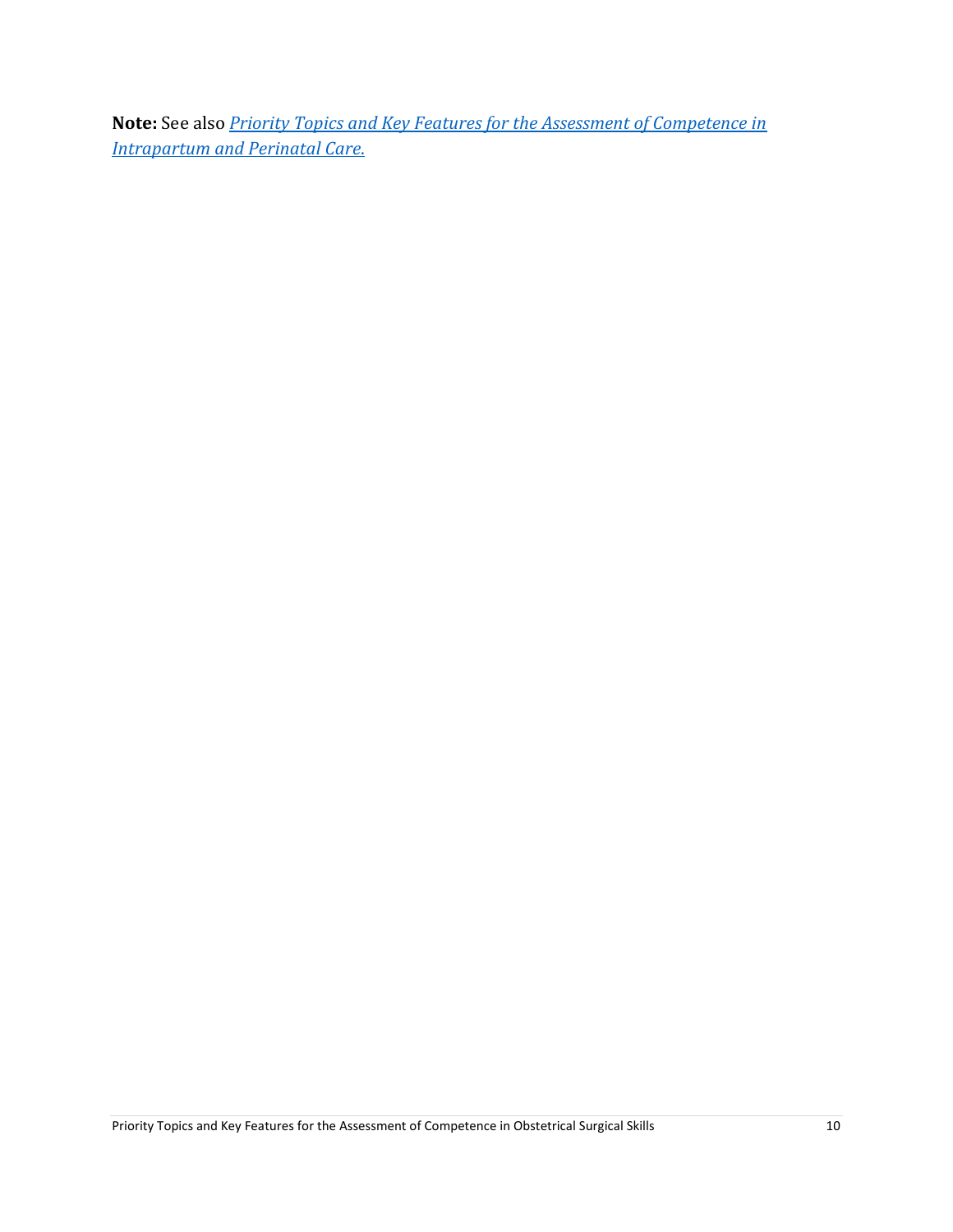## <span id="page-12-0"></span>**Priority Topic 4: Cesarean section**

- 1. When consulted to assess a patient who may need a Cesarean section:
	- a) Complete an independent reassessment of the patient and determine whether a Cesarean section is an appropriate decision
	- b) Discuss with the patient the option of possibly avoiding a Cesarean section by a trial of labour
- 2. After a decision to perform a Cesarean section is made:
	- a) Decide whether to perform the Cesarean section locally based on the urgency, the maternal and fetal conditions, gestational age, the available surgical and neonatal resources, the availability of transportation to another site, and the importance of birth close to home
	- b) Choose the appropriate abdominal and uterine incisions based on the clinical scenario
	- c) Ensure ongoing monitoring of the mother and the fetus
	- d) Anticipate and plan for a possible difficult Cesarean section delivery (e.g., impacted head after long labour, anterior placenta, high BMI, prior abdominal surgery) to develop a team-based management plan
	- e) Ensure a team is prepared for the newborn
- 3. When performing a Cesarean section:
	- a) Change the surgical plan when necessary (e.g., unsuccessful anesthesia, substantial blood loss, malpresentation) in collaboration with the team
	- b) Adjust the speed/urgency of the procedure according to the circumstances (e.g., uterine rupture, abnormal fetal heart rate)
	- c) Communicate in a sensitive manner, recognizing the unique nature of the situation (e.g., awake patient, partner present)
- 4. When difficulty with extraction of the fetus occurs:
	- a) Recognize the need for and perform an extension of the incision (i.e., uterus, muscle, fascia, skin)
	- b) Employ alternative delivery techniques when necessary (e.g., elevate the head, breech extraction)
	- c) Direct the team for necessary assistance
- 5. After an unexpected or negative outcome:
	- a) Recognize the emotional impact on the mother, partner and family and provide appropriate support (e.g., maintain communication with the team caring for the newborn, arrange appropriate follow-up)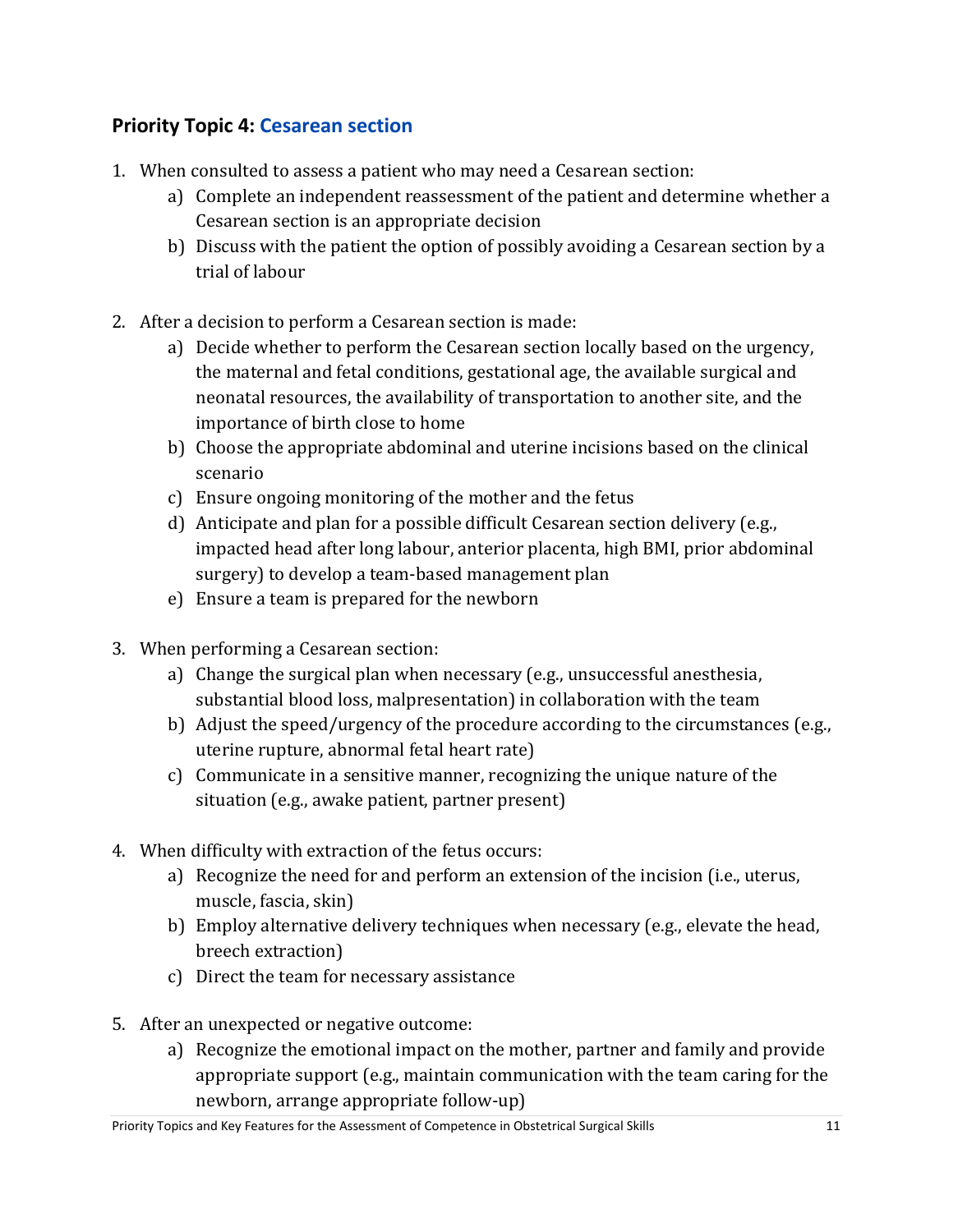b) Debrief and reflect on the emotional impact on you, the team, and the community and seek appropriate support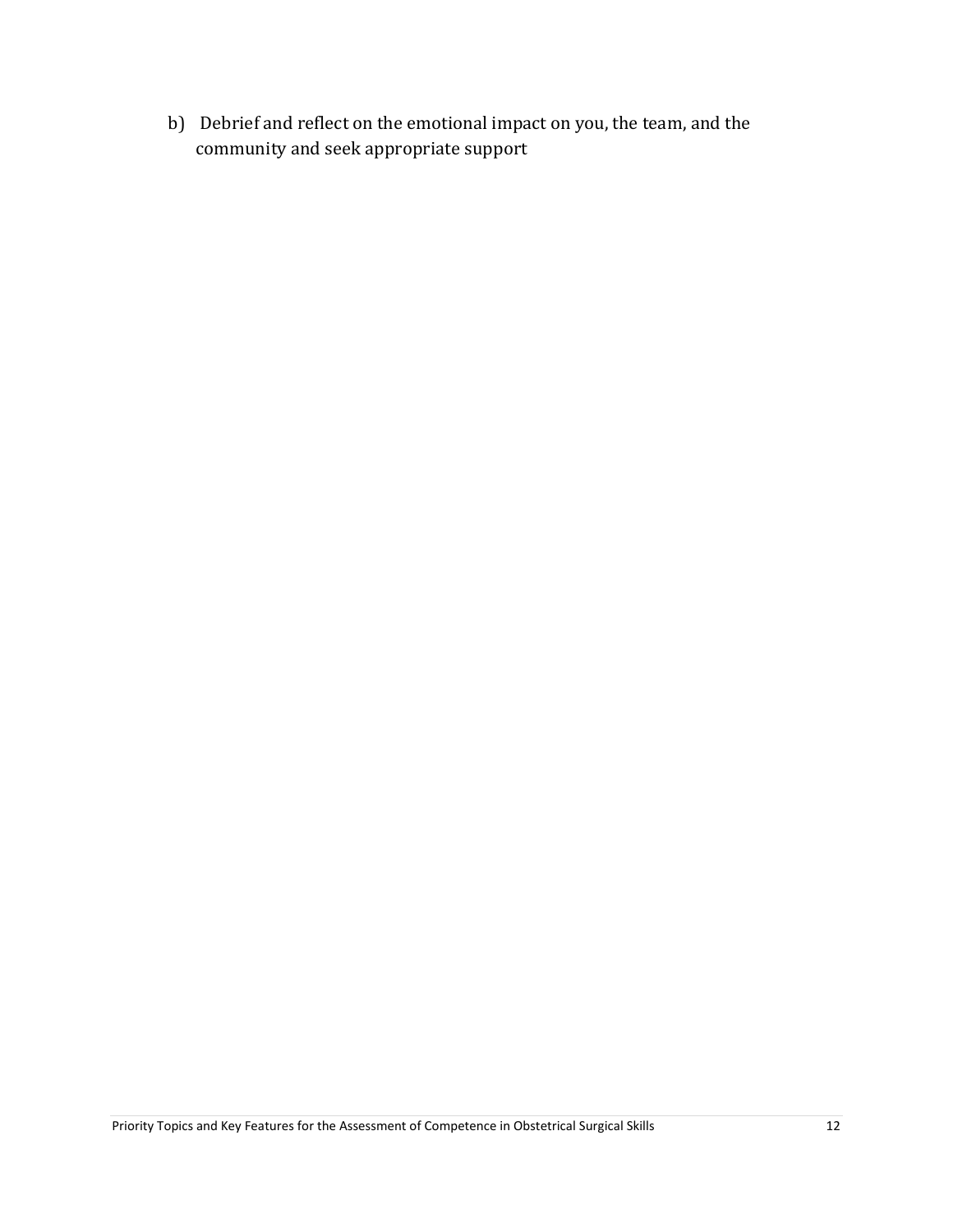### <span id="page-14-0"></span>**Priority Topic 5: Abdominal access (adapted for OSS)**

- 1. In a patient who is about to have a Cesarean section:
	- a) Choose between a mid-line and Pfannenstiel incision based on history and examination (e.g., previous surgeries, obesity, most likely intra-abdominal findings)
	- b) Create optimal conditions for abdominal entry (e.g., empty the bladder, optimize patient position) in collaboration with the health care team, especially anesthetists
	- c) Anticipate and recognize the need to change the size and location of the incision
- 2. When using electrosurgery, choose appropriate applications that will enhance both efficacy and safety.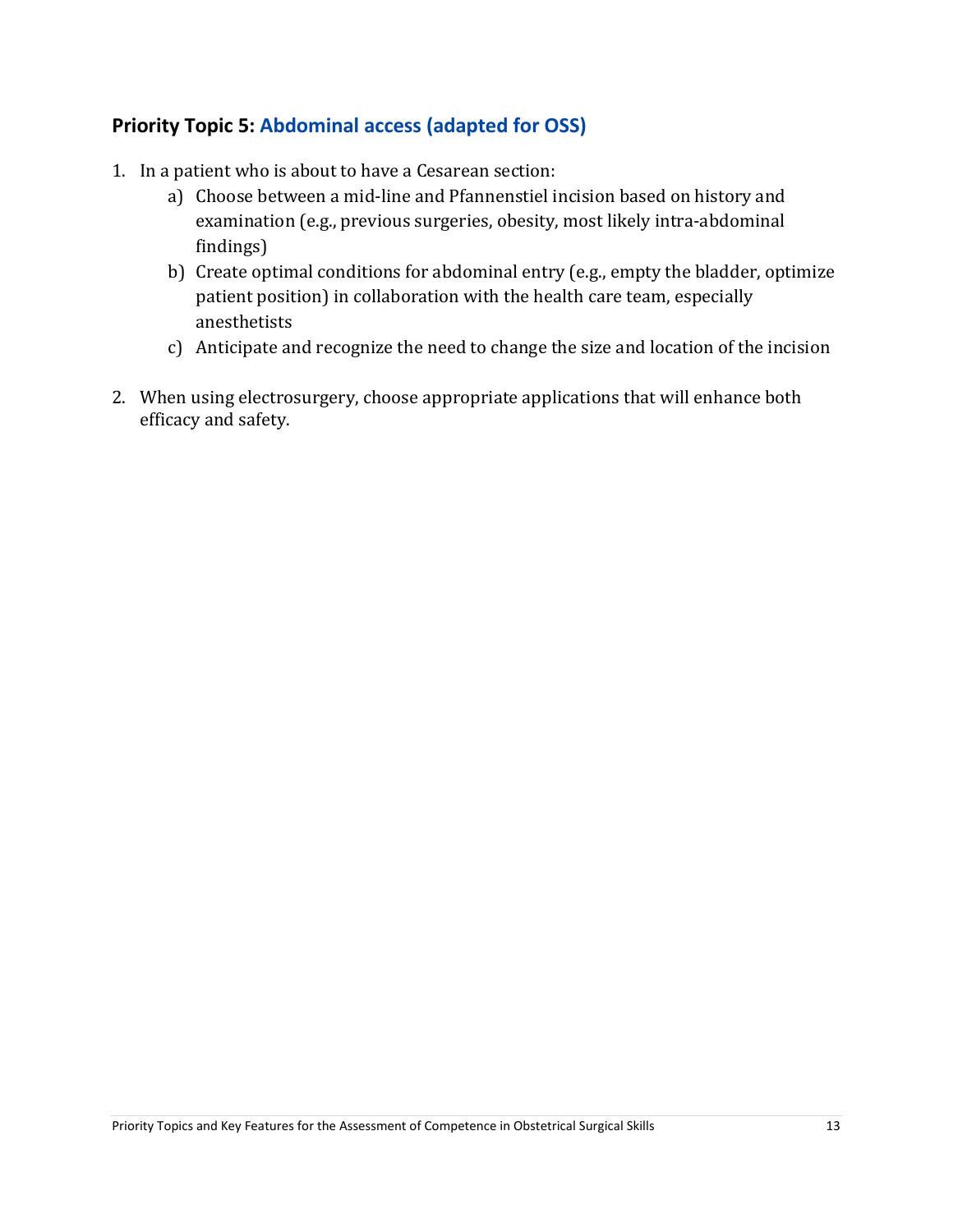### <span id="page-15-0"></span>**Priority Topic 6: Female surgical sterilization (adapted for OSS)**

- 1. When consulted about a patient requesting surgical sterilization at Cesarean section or postpartum:
	- a) Provide adequate counselling, taking into consideration various patient factors (e.g., current relationship and relationship stability, cultural aspects, age, parity), risks and benefits of the procedure (e.g., permanency, risk of ectopic pregnancy, failure rates), and expected outcomes
	- b) Discuss all options for non-surgical options and surgical techniques (tubal occlusion versus salpingectomy)
- 2. When consulted about a patient requesting surgical sterilization at an emergency Cesarean section without previous counselling about sterilization, consider deferring sterilization until the patient has had adequate counselling and time for consideration.
- 3. When performing surgical sterilization, identify the appropriate anatomy (e.g., round ligament versus fallopian tube).
- 4. After performing surgical sterilization, verify that the pathology report matches the expected surgical specimen.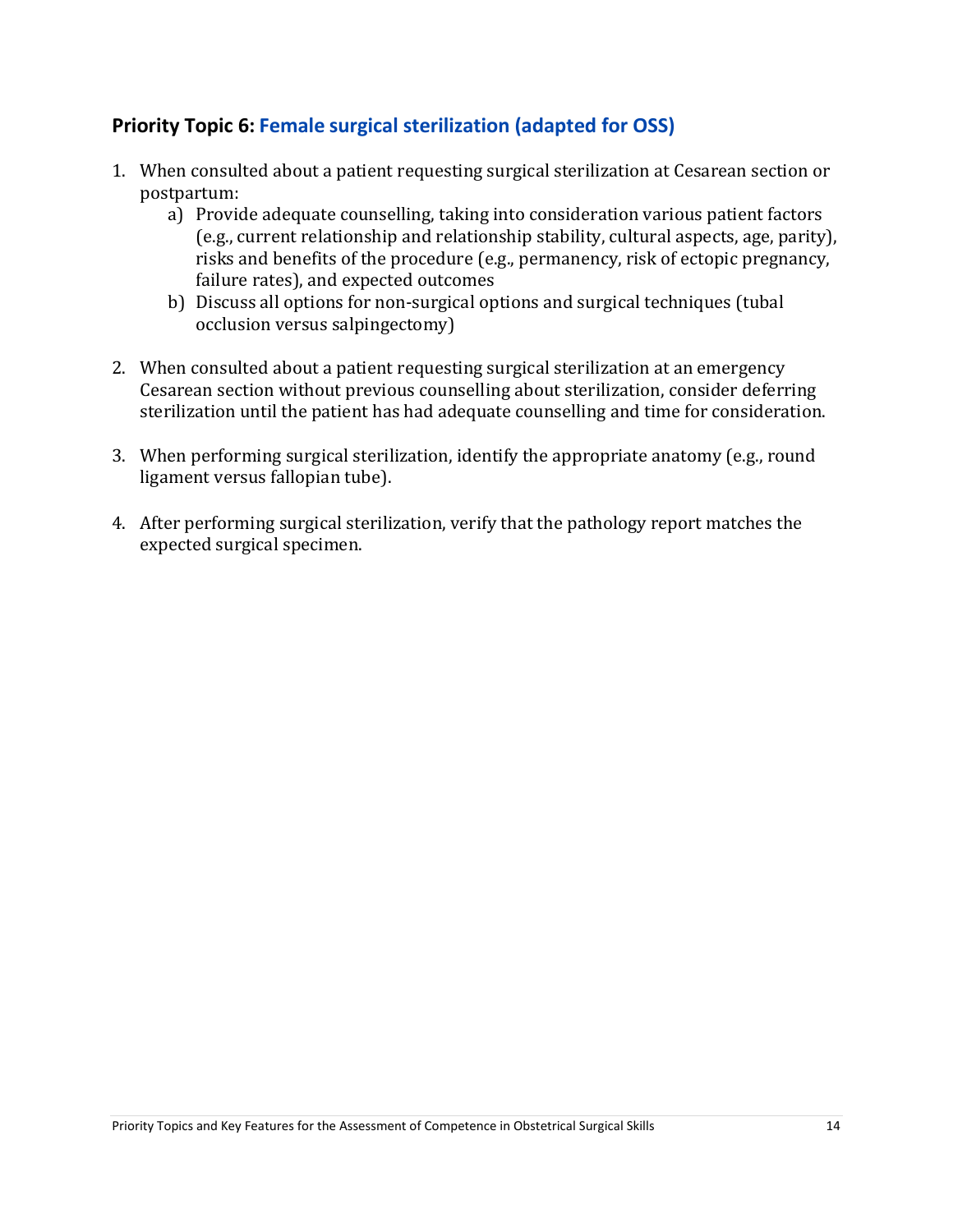### <span id="page-16-0"></span>**Priority Topic 7: Complex obstetrical lacerations**

- 1. When consulted to assess a patient with a possible obstetrical laceration:
	- a) Ensure appropriate analgesia, positioning, exposure, and lighting in the operating room, if necessary
	- b) Examine the birth canal in a systematic fashion, including a digital rectal exam and walking the cervix, to ensure all injuries are identified with specific attention to fourth-degree tears
	- c) Monitor ongoing blood loss and recognize postpartum hemorrhage
- 2. When an obstetrical laceration requires surgical intervention:
	- a) Assess accurately whether you have the skills necessary for the repair of complex injuries (e.g., fourth-degree tear) and consider early consultation with possible transfer
	- b) Repair the tear(s) and involved anatomic structures using appropriate surgical techniques and instruments
	- c) If transfer is planned, ensure adequate analgesia, hemostasis and resuscitation
- 3. When creating the post-operative plan:
	- a) Prevent constipation to avoid the breakdown of the repair (e.g., prescribe laxatives)
	- b) Prescribe adequate multi-modal analgesia
	- c) Educate the patient regarding the potential long-term consequences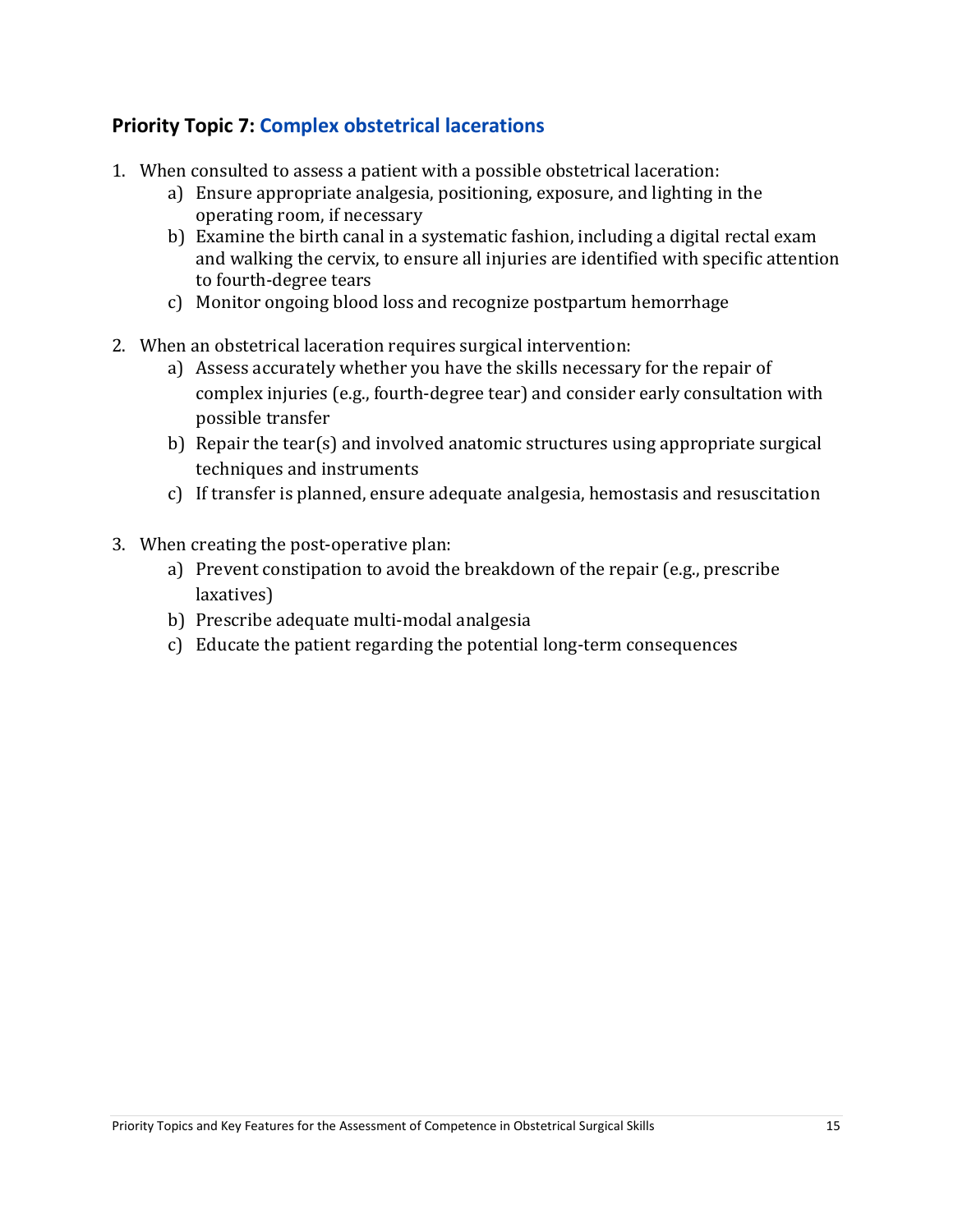### <span id="page-17-0"></span>**Priority Topic 8: Surgical management of postpartum hemorrhage**

- 1. When consulted to manage a patient with a postpartum hemorrhage:
	- a) Remain calm and assume control of the situation
	- b) Resuscitate the patient and optimize medical management
	- c) Consider all causes of bleeding and treat correctable etiologies
	- d) Do not underestimate blood loss
	- e) Anticipate, prevent, and manage shock
- 2. In a hemorrhaging postpartum patient who is not responding to management:
	- a) Ensure ongoing resuscitation while preparing for surgery
	- b) Decide on the surgical intervention based on etiology, urgency, available resources, and skill level
	- c) Communicate clearly the urgency of the intervention to the team and the patient
	- d) Initiate transfer when necessary
	- e) Use an appropriate range of surgical techniques

**Note:** See also *[Priority Topics and Key Features for the Assessment of Competence in](https://www.cfpc.ca/uploadedFiles/Education/MNC-booklet-Phases-Dimensions-Final.pdf)  [Intrapartum and Perinatal Care.](https://www.cfpc.ca/uploadedFiles/Education/MNC-booklet-Phases-Dimensions-Final.pdf)*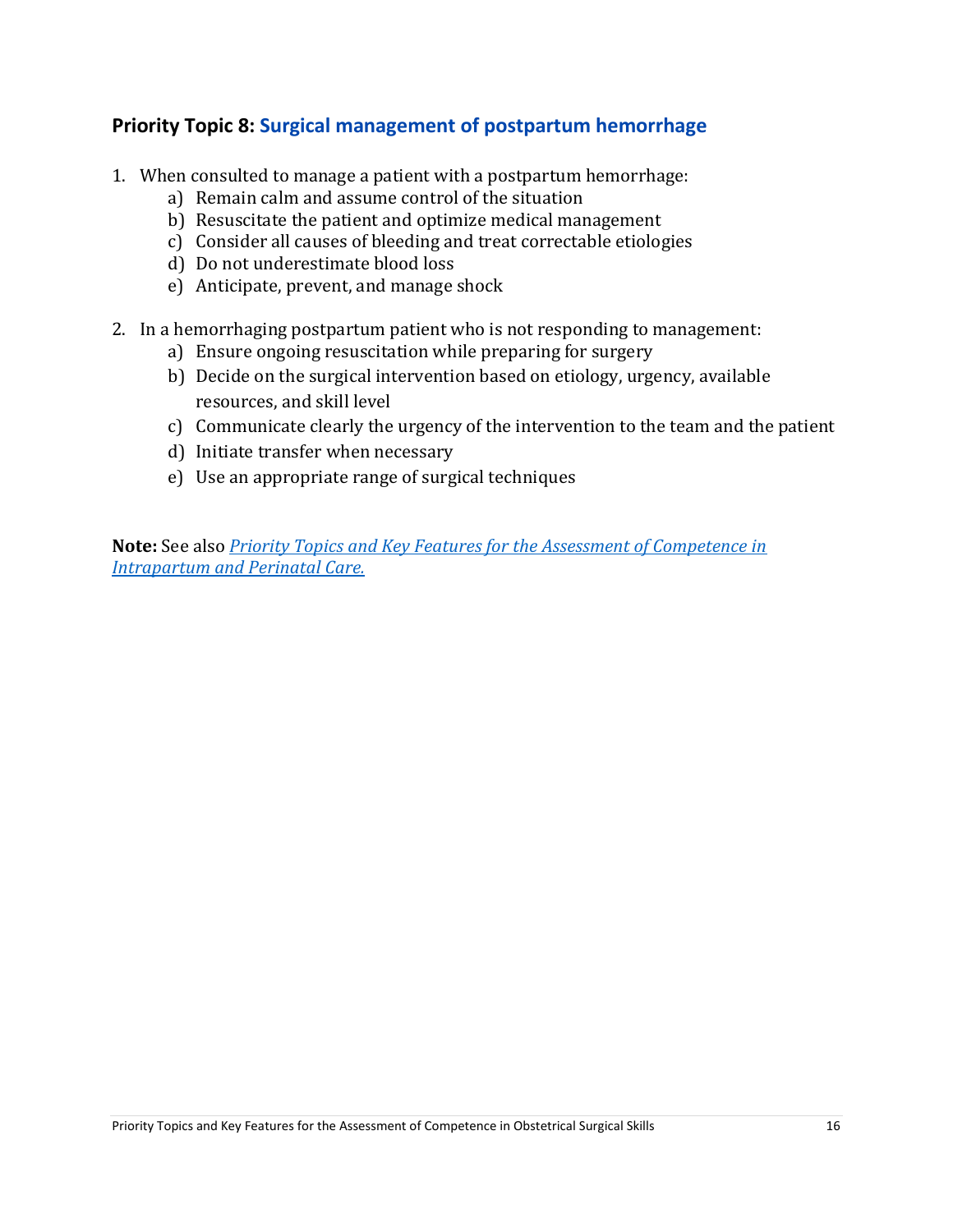## <span id="page-18-0"></span>**Priority Topic 9: First trimester bleeding**

- 1. When consulted regarding a patient with presumed first trimester bleeding:
	- a) Perform a full reassessment (e.g., hCG, gestational age, Rh) of the patient, including a speculum exam (i.e., do not rely solely on technology and lab results), to include or exclude pregnancy
	- b) Confirm the gestational age and location of the pregnancy while considering the possibility of a heterotopic pregnancy
	- c) Confirm and respect the patient's expectations for this pregnancy
- 2. In a patient with a pregnancy of unknown location or uncertain viability consider delaying intervention if the patient is stable and arrange close follow-up.
- 3. In a patient diagnosed with a non-viable intrauterine pregnancy consider medical versus surgical management (i.e., do not rush to the operating room).
- 4. In a patient with a diagnosed ectopic pregnancy:
	- a) Anticipate and monitor for blood loss and possible concealed hemorrhage
	- b) Act promptly on diagnosis and initiate medical or surgical management
	- c) Discuss with the patient the impact of management options on future fertility and increased risk of recurrence
- 5. When performing a dilation and curettage, ensure a timely and appropriate response to suspected or actual uterine perforation.
- 6. In a patient who has had treatment for first trimester bleeding:
	- a) Educate the patient to recognize immediate post-op and long-term complications and the need for follow-up
	- b) Recognize and address the emotional impact of pregnancy loss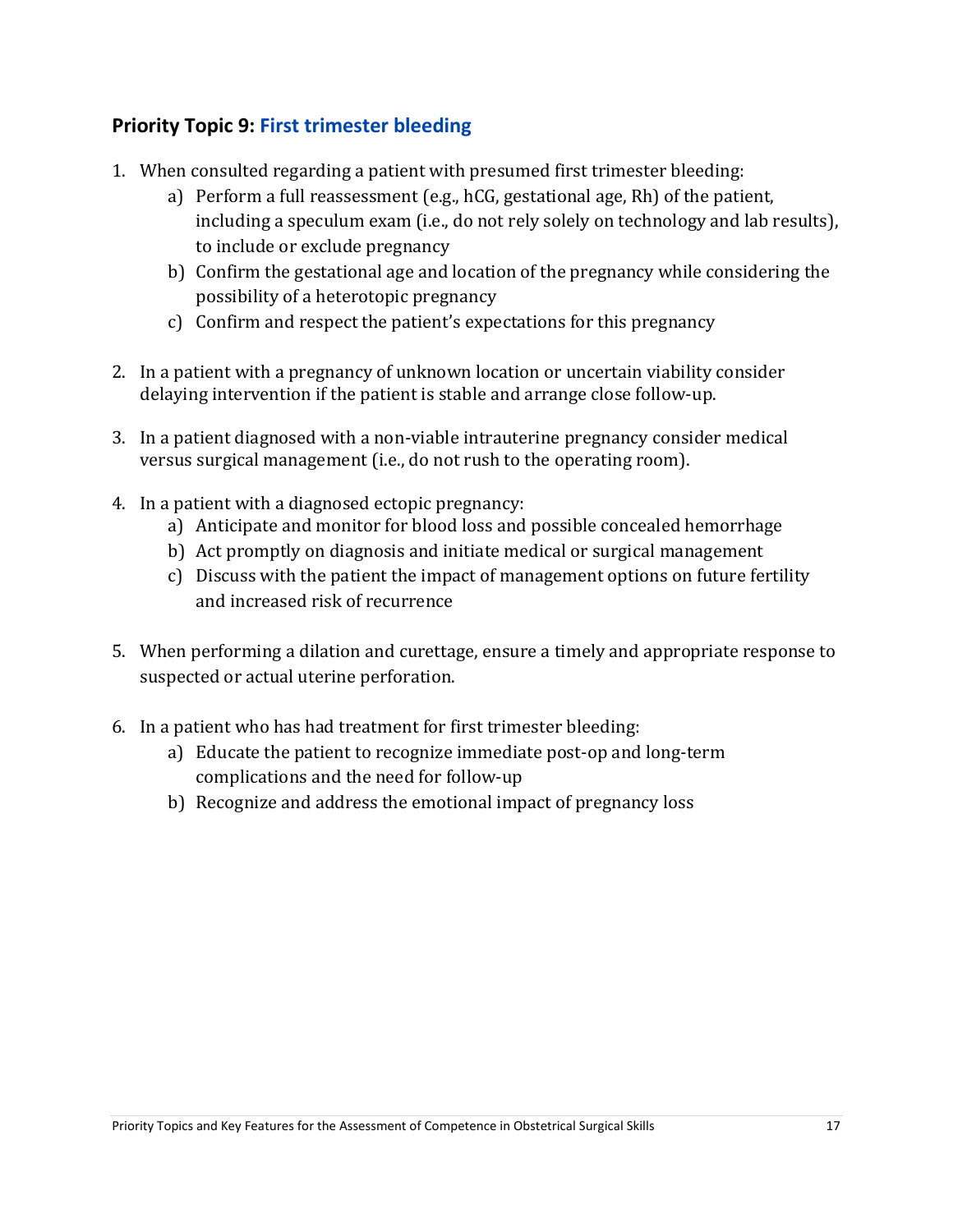#### <span id="page-19-0"></span>**Priority Topic 10: Intraoperative complications**

- 1. When performing any surgery:
	- a) Continuously monitor the progress of the operation to recognize developing complications
	- b) Verify anatomy at every step of the procedure
	- c) Adjust the surgical plan (e.g., stop the surgery, different approach) when the procedure is not progressing as anticipated
	- d) Facilitate open communication with the OR team throughout the procedure
- 2. When an intraoperative complication occurs:
	- a) Consider potential causes (both procedure related and others) and manage appropriately
	- b) Remain calm and communicate clearly
	- c) Seek input from the team and consultants
	- d) Apply basic surgical principles and skill transference
	- e) Recognize the severity of the situation and manage appropriately (e.g., stopping the procedure and arranging alternative care)
- 3. After completing a procedure in which an intraoperative complication has occurred:
	- a) Disclose the complication and the potential adverse outcomes to the patient and family
	- b) Recognize and address the impact the complication had on you and the team (especially after a negative outcome)
	- c) Use quality improvement strategies to reduce the likelihood of similar occurrences in the future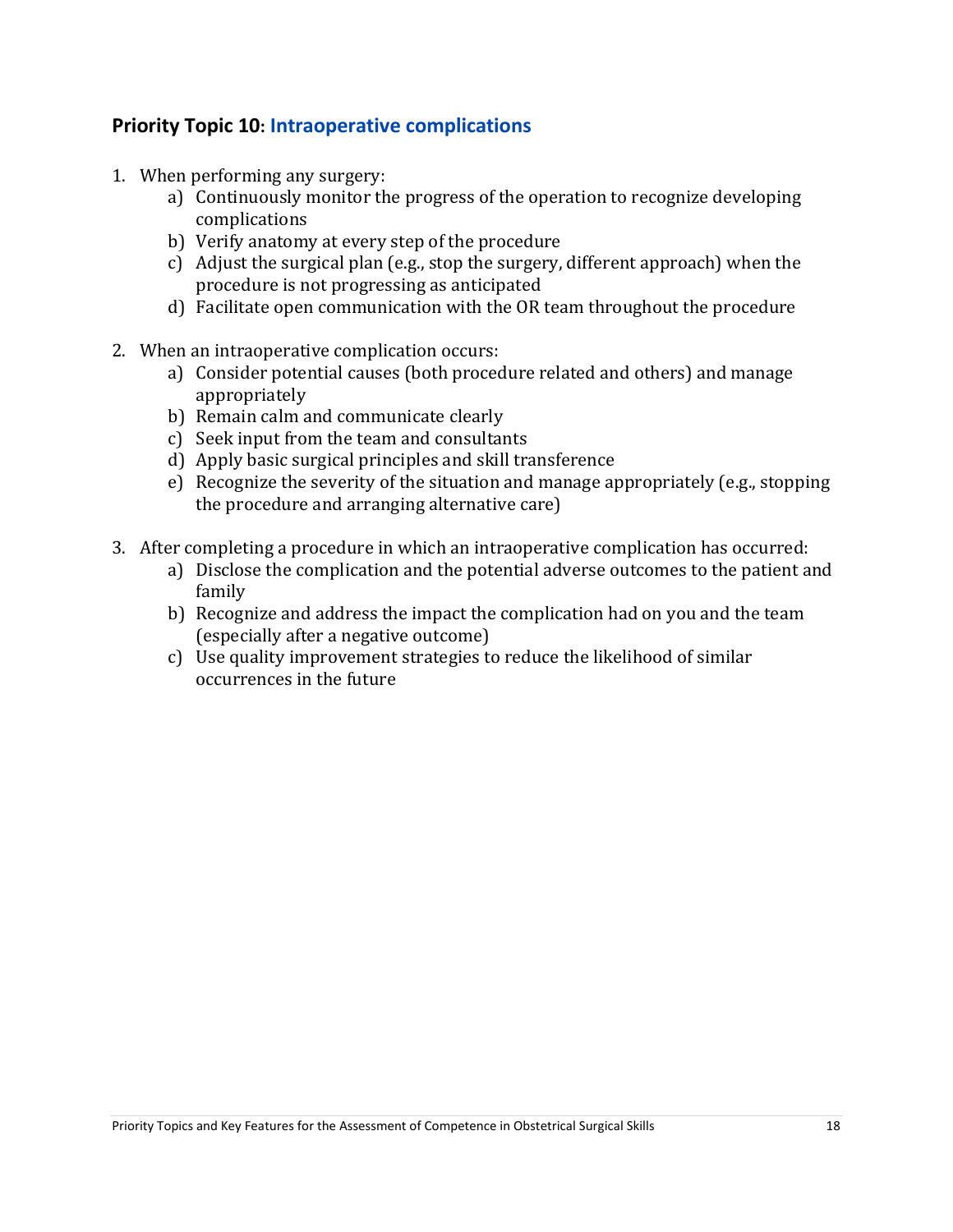#### <span id="page-20-0"></span>**Priority Topic 11: Post-operative management**

- 1. For all post-operative patients:
	- a) Make operative notes readily available
	- b) Communicate the process for follow-up and how to recognize complications with the health care team, patient, and family
- 2. In a patient with an unexpected post-operative course:
	- a) Review the operative notes
	- b) Reassess/re-examine the patient and undertake appropriate investigations to identify specific complications
	- c) Create a broad-based differential diagnosis and management plan considering the common complications, variations of normal recovery, and the context (e.g., demographics, age, comorbid issues)
- 3. When managing a patient with a post-operative complication:
	- a) Determine the need and urgency to re-operate
	- b) Mobilize resources, both locally and regionally, and consider transfer if appropriate
	- c) Consult a colleague early, when appropriate
- 4. Following an unexpected outcome of a surgery:
	- a) Disclose the complication and the potential adverse outcomes to the patient and family
	- b) Recognize and address the impact the complication had on you and the team (especially after a negative outcome)
	- c) Use quality improvement strategies to reduce the likelihood of similar occurrences in the future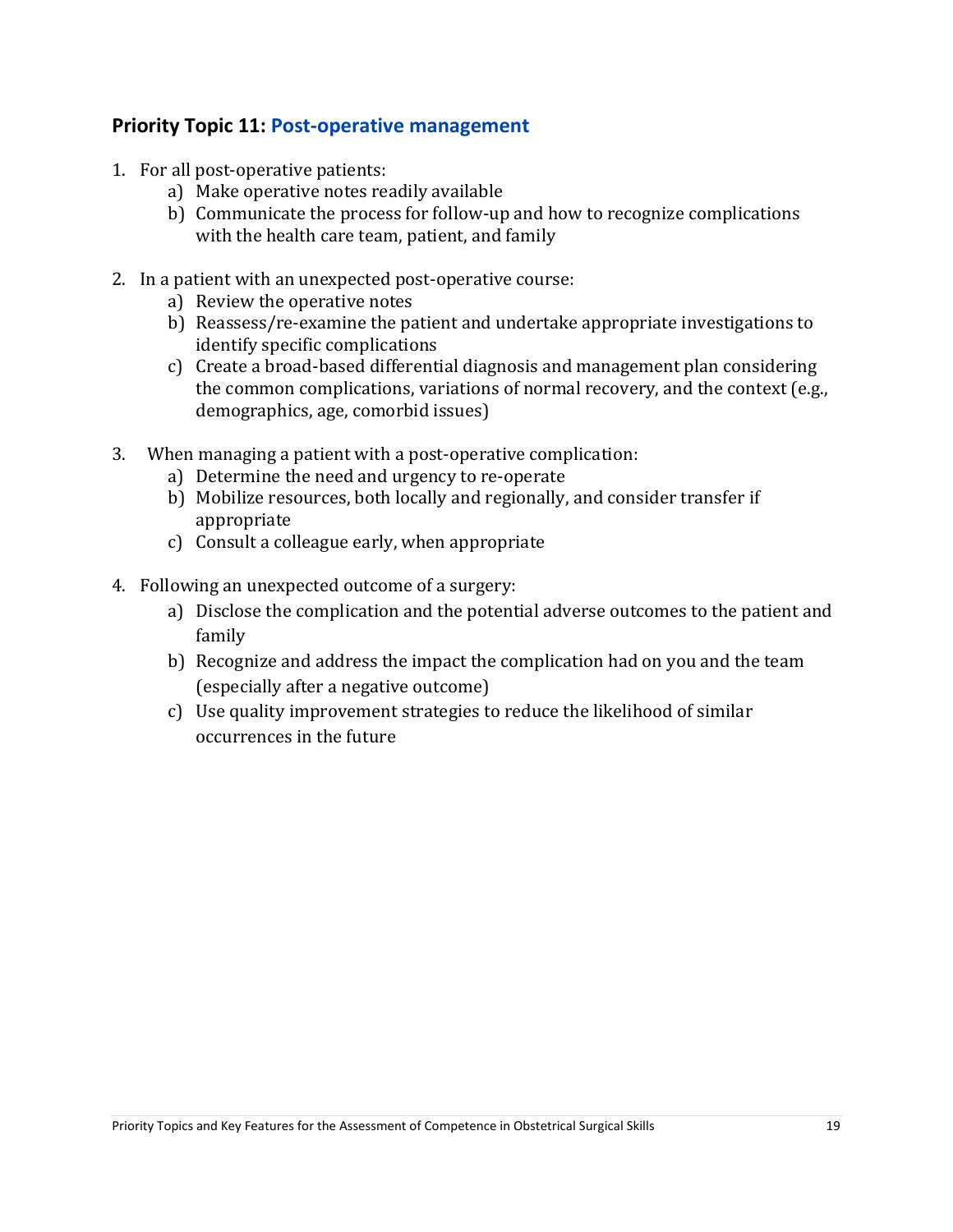### <span id="page-21-0"></span>**Priority Topic 12: Continuous quality improvement**

The use of obstetrical surgical skills should be done in the context of a regional network of care that includes support, education, and quality improvement.

- 1. When providing surgical care:
	- a) Participate in continuous quality improvement as a patient care improvement tool
	- b) Engage proactively in local and regional processes for quality improvement
	- c) Incorporate the recommendations from systematic reviews of integrated, regional processes into your practice
	- d) Review all cases systematically for predefined standards of care for both adherence to protocol and expected outcomes
	- e) Review critical incidents for opportunities to improve the quality of care

2. Advocate for both physician and team education (including simulation and mock scenarios).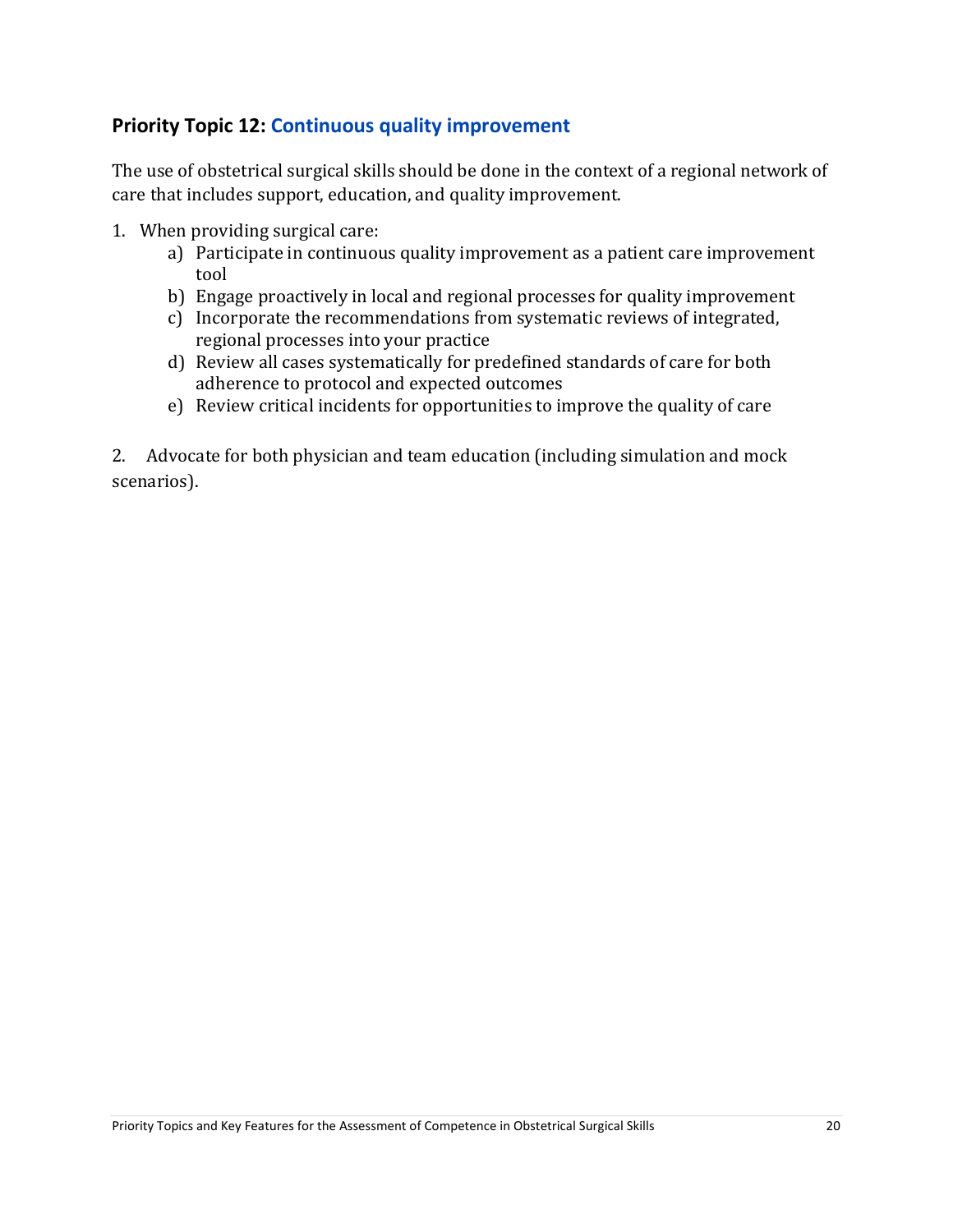# **Table 1. List of procedural skills for enhanced and obstetrical surgical skills**

|                                                               | <b>Enhanced Surgical Skills</b> |        | <b>Obstetrical Surgical Skills</b> |        |
|---------------------------------------------------------------|---------------------------------|--------|------------------------------------|--------|
| <b>Procedures</b>                                             | List A                          | List B | List A                             | List B |
| Gastrointestinal:                                             |                                 |        |                                    |        |
| Appendectomy                                                  | Yes                             |        |                                    |        |
| Primary uncomplicated inguinal and<br>umbilical hernia repair | Yes                             |        |                                    |        |
| Colonoscopy including polypectomy                             | <b>Yes</b>                      |        |                                    |        |
| Upper GI diagnostic endoscopy                                 | Yes                             |        |                                    |        |
| Hemorrhoid banding                                            |                                 | Yes    |                                    |        |
| Diagnostic laparoscopy                                        | Yes                             |        |                                    |        |

#### **Reproductive:**

| Assisted vaginal delivery                                                               | Yes<br>(vacuum) | Low and<br>outlet forceps | <b>Yes</b><br>(vacuum) | Low and<br>outlet forceps |
|-----------------------------------------------------------------------------------------|-----------------|---------------------------|------------------------|---------------------------|
| Dilation and curettage (first trimester<br>and postpartum)                              | Yes             |                           | <b>Yes</b>             |                           |
| Third-degree perineal laceration<br>repair                                              | Yes             |                           | Yes                    |                           |
| Fourth-degree perineal laceration<br>repair                                             |                 | Yes                       |                        | Yes                       |
| Obstetrical lacerations (excluding<br>third- and fourth-degree perineal<br>lacerations) | <b>Yes</b>      |                           | Yes                    |                           |
| Tubal ligation postpartum                                                               |                 | <b>Yes</b>                |                        | Yes                       |
| Sterilization at Cesarean section                                                       | Yes             |                           | Yes                    |                           |
| Cesarean section                                                                        | Yes             |                           | Yes                    |                           |
| Manual removal of placenta                                                              | Yes             |                           | Yes                    |                           |
| Surgical management of ectopic<br>pregnancy                                             | Yes             |                           |                        | Yes                       |
| Compression sutures for postpartum<br>hemorrhage                                        | Yes             |                           | Yes                    |                           |
| Vasectomy                                                                               |                 | Yes                       |                        |                           |
| Laparoscopic sterilization (occlusion<br>or salpingectomy)                              | Yes             |                           |                        |                           |
| Non-neonatal circumcision                                                               |                 | Yes                       |                        |                           |
| Uterine balloon tamponade (e.g.,<br>Bakri)                                              | Yes             |                           | Yes                    |                           |

#### **Extremity:**

| Carpal tunnel release    |      | r es |     |
|--------------------------|------|------|-----|
| Complex abscess drainage | r es |      | Yes |

Priority Topics and Key Features for the Assessment of Competence in Obstetrical Surgical Skills 21